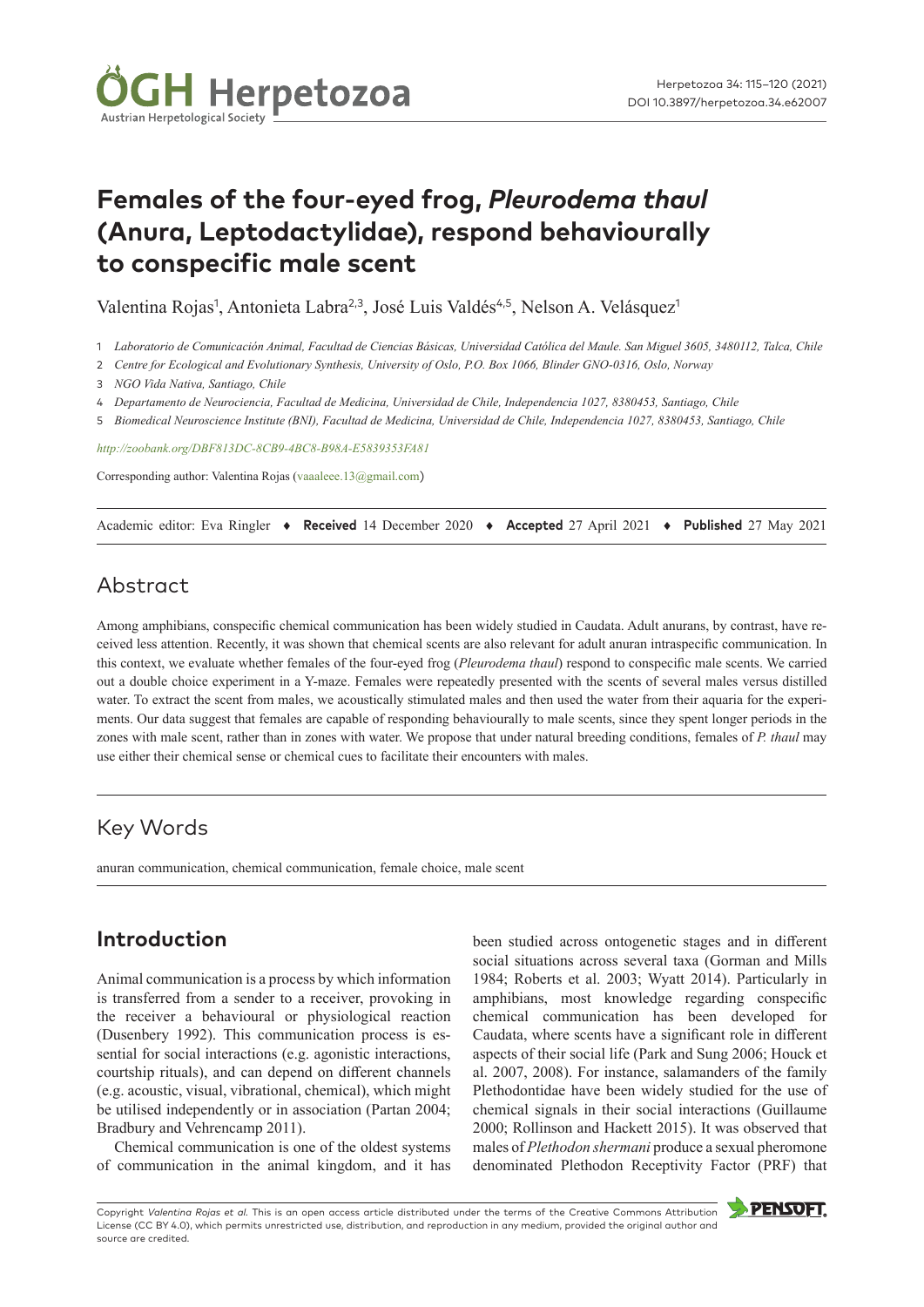increases the female`s receptivity (Rollmann et al. 1999). In addition, courtship behaviour involving pheromone delivery (Houck 2009), the genetic components for sex pheromone productions and their evolution across amphibian groups, have been widely described (Watts et al. 2004). The genus *Cynops*, has received strong attention for their intersexual interactions mediated by chemosignals (Toyoda et al. 2004). Kikuyama et al. (1995), discovered that males of the fire belly salamander (*C. phyrrogaster*) release a female-attracting pheromone (denominated Sodefrina) and males of *C. ensicauda* release a peptide from their abdominal gland called Silefrin that attracted females (Yamamoto et al. 2000). The fire belly salamander and their Sodefrin pheromone have become a model for the study of sex pheromones in aquatic salamanders, resulting in the discovery of a multicomponent pheromone system (Van Bocxlaer et al. 2016).

Anurans have been described as acoustically dependent; several studies have, however, by now demonstrated that scents can mediate conspecific recognition (Kiseleva 1996; Carlson et al. 2015), provide information about kinship identity (Waldman 1985) and play a role in predator-prey interactions in the larval stages of anurans (Pearl et al. 2003; Chivers and Ferrari 2013; Troyer and Turner 2015). Even learning of chemical cues at embryonic stages has been described (Hepper and Waldman 1992). Additionally, chemical signals are also important in different social contexts in adult anurans (Kam 2002; Still et al. 2019). For instance, *Leiopelma hamiltoni* releases a chemical compound in the faeces that provides information to conspecific individuals about the size of the sender (Lee and Waldman 2002). In courtship situations, it has been observed that males of *Litoria splendida* release a sexual pheromone called Splendipherin that elicits changes in postural and permanence times in females (Wabnitz 1999). A recent study has contributed knowledge about anuran chemical communication through the study of compound secretions (Brunetti et al. 2019) and also several investigations provided evidence for their role in social interactions (Pearl et al. 2000; Asay et al. 2005; King et al. 2005). For example, Byrne and Keogh (2007) showed that the Australian terrestrial *Pseudophryne bibronii* toadlets use scents to identify and locate potential mates. In addition, the frog *Lithobates pipiens* shows differences in their behavioural responses to adult male and female chemical cues (Graham et al. 2020). Compared with other amphibian groups, however, more investigation describing chemical communication in adult anurans is still needed.

Adult males of the four-eyed frog, *Pleurodema thaul*, emit advertisement calls during the reproductive season, inflating their vocal sacs while floating on the surface of slow-flowing streams or pools (Penna and Veloso 1990; Velásquez et al. 2014). Research has shown that females do not exhibit a preference for males based on their calls (Velásquez et al. 2015). Alternatively, their preference may be guided by male scent. Currently, the only information available on chemosensory recognition in this species focuses on tadpoles using chemicals under predation risk (Pueta et al. 2016; Pueta and Perotti 2016), but the question of whether adults utilise scent recognition has not been studied yet. In this context, and considering the available information on sexual scents involved in mate attraction in other anurans (Wabnitz et al. 1999), we aimed to determine whether female *Pleurodema thaul* responded behaviourally to male scents.

### **Methods**

### **Subjects**

We collected a total of 13 individuals (3 males and 10 females) of *Pleurodema thaul* at Puente Negro (34°40'S, 70°53'W) in central Chile, and transported them to the laboratory in Talca, Chile. All specimens were separated by sex and housed individually in glass aquaria  $(15 \times 20 \times 30$  cm) with water and gravel. The individuals were maintained in an animal room with an inverted photoperiod (12Light: 12Dark), with a temperature of  $21 \pm 1$  °C (mean  $\pm$  SD), and were fed tenebrionid larvae once a week, according to the described care instruction for laboratory animals (National Research Council 2010). After finishing all experiments and re-adapting the frogs to their normal photoperiod, we returned all of them in a healthy condition to their geo-referenced collecting point.

#### **Conspecific male scents solution**

To obtain male scent during their reproductive state (see Chu and Wilczynski 2001), we acoustically stimulated males as follows: after one week of acclimation, each male *P. thaul* was isolated for 10 days in an aquarium  $(20 \times 8 \times 15$  cm), containing 50 ml of distilled water and previously washed gravel. To simulate the acoustic conditions experienced by males at night during the breeding season, we placed all 3 males in their individual aquaria, into a semi-anechoic chamber (with the walls and ceiling covered with a 25 cm-high foam wedge) to avoid sound reverberation and external noises. The male advertisement call was continuously broadcasted for one hour in complete darkness. We repeated this for 10 consecutive days, according to Chu and Wilczynski (2001). For the playbacks, we used a personal computer (Macbook Unibody, Apple Inc. Cupertino, CA, USA), controlling the amplitude with a programmable attenuator (PA5, Tucker-Davis Technologies). The calls were amplified (NAD C326BEE, NAD Electronics, Pickering, Canada), and broadcasted via two loudspeakers (Behringer 1C, Behringer, Willich, Germany) with an intensity of 70 dB SPL RMS (Penna and Solís 1998; Penna et al. 2008) measured inside each aquarium with a sound level meter (Bruel and Kjaer 2238; Bruel & Kjaer Instruments, Inc., MA, USA). The aquaria were placed on an anti-vibration table and the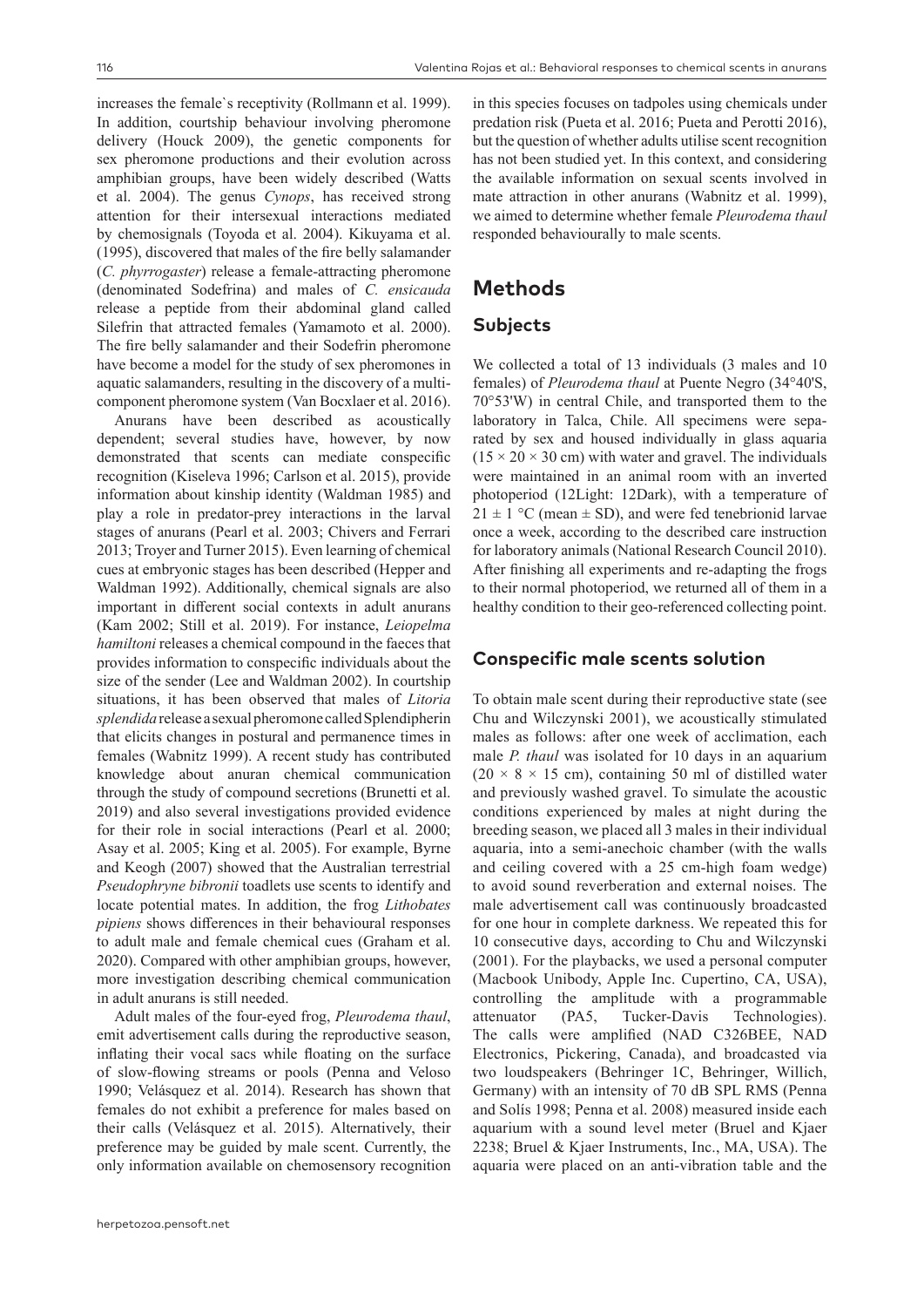loudspeakers were located 20 cm away from the aquaria. After stimulating the males for 10 days, we followed the methodology previously tested by Waldman and Bishop (2004) and Schulte and Rössler (2013) to extract and store water samples from each male. Immediately at the end of acoustic stimulation, we took water samples from each male's aquarium (henceforth, *conspecific scent solution*), and stored them separately at 4 °C for three days, until the olfactory discrimination experiments.

#### **Olfactory discrimination experiments**

Experiments were carried out in a semi-anechoic chamber. Following Pearl et al. (2000), we tested the discrimination ability of females (N=10; mean  $\pm$  SD; weight=4.32 $\pm$ 1.79g; snout-vent length=  $37.16 \pm 3.81$  mm) using a Y-maze made out of plexiglass walls (Fig. 1). At the base of the Y-maze, in the starting zone ( $10 \times 10 \times 10$  cm), we placed the focal female, one minute before the experiment. We installed an acoustic-transparent plastic mesh at the end of each arm behind which, we placed a loudspeaker. Along the floor of one arm of the maze  $(15 \times 10 \times 10 \text{ cm})$ , we provided a scent trail using 5 ml of the conspecific scent solution, and in the other, we used 5 ml of water-control (see in Fig. 1, as yellow and blue arm, respectively). The position of each solution was interchanged throughout the experiments to avoid potential position bias.



**Figure 1.** Graphical representation of the set-up of the Y-maze experiment. The maze was divided into different zones, where yellow represents the presence of conspecific scent solution and blue represents the control solution. The box at the base of the Y-maze represents the starting zone into which females were placed before the beginning of each experiment.

While females were in the starting zone of the Y-maze, we simultaneously broadcasted a conspecific advertisement call from each loudspeaker at the end of each arm of the maze for one minute, to stimulate movement in the females. After the acoustic stimulation, we lifted a gate, and monitored the female's reaction for five minutes (Fig. 1). We video-recorded the focal individual with a digital camera (SONY HDR-PJ760V, SONY Inc, Tokyo, Japan) placed in a zenithal position at

1 m above the centre of the maze. The experiments were carried out in darkness, only using an infrared LED bulb that was placed next to the digital camera (which had its infrared sensor activated). Experiments were monitored in real time from the outside of the semi-anechoic chamber using a computer screen connected to the digital camera. At the end of each experiment, the focal female was placed back into her aquarium and the Y-maze was washed with 70% ethanol and dried out to eliminate all chemical traces. Videos were downloaded to an Apple computer (iMac, Apple Inc. Cupertino, CA, USA) and formatted to AVI files with the VIRTUALDUB software (Copyright 1998–2009 by Avery Lee, version 1.9.7) for further analysis. The behavioural responses of the females were analysed with a custom-made MATLAB video tracking routine (Matlab 2007b, MathWorks, Natick, MA, USA). From these routines, we established different zones inside the Y-maze (Fig. 1), sectioning the base of the Y-maze into three squares and each arm into two squares, establishing a triangle at the junction between the base and the arms. Finally, we tracked the position of the females continuously during each trial.

The female's reaction to the conspecific scent solution was tested twice using the scent of each of the three males, resulting in a total of 6 experiments per female. We measured the female's choice towards the conspecific scent solution vs. water-control, by monitoring the first choice (i.e. the arm which a female entered first). We also measured the time spent in each zone across the maze (i.e. permanence time) of the Y-maze. Female choices towards the arm dowsed with conspecific scent solution out of all trial were analysed using the Binomial tests, while the differences in time spent within the arm including the conspecific scent solution versus the arm with the watercontrol were analysed using the Sign test. To compare the behavioural responses between the first and second trials we used a time index: (M-C/M+C), where M is the time spent in the zones with the conspecific scent solution and C the time spent in the water control zones. The indexes of both trials were compared using U-Mann-Whitney tests. Finally, to determinate whether the male identity influenced the female responses, we performed a Kruskal-Wallis test on the time indexes obtained from the female responses to each male. All statistics analysis were performed in STATISTICA 8.0 (StatSoft. Inc., Tulsa, OK, USA).

All the protocols of this study were previously approved by the Ethics Committee of the Universidad Católica del Maule (CICUAL 2018-04 FCBUCM) and complied with regulations for the animal care and conservation in Chile (SAG, Livestock and Agriculture Service, permit  $N^{\circ}$  5641).

### **Results**

A total of 60 trials were done, and, in 80% of these cases, females showed a positive response toward the scent of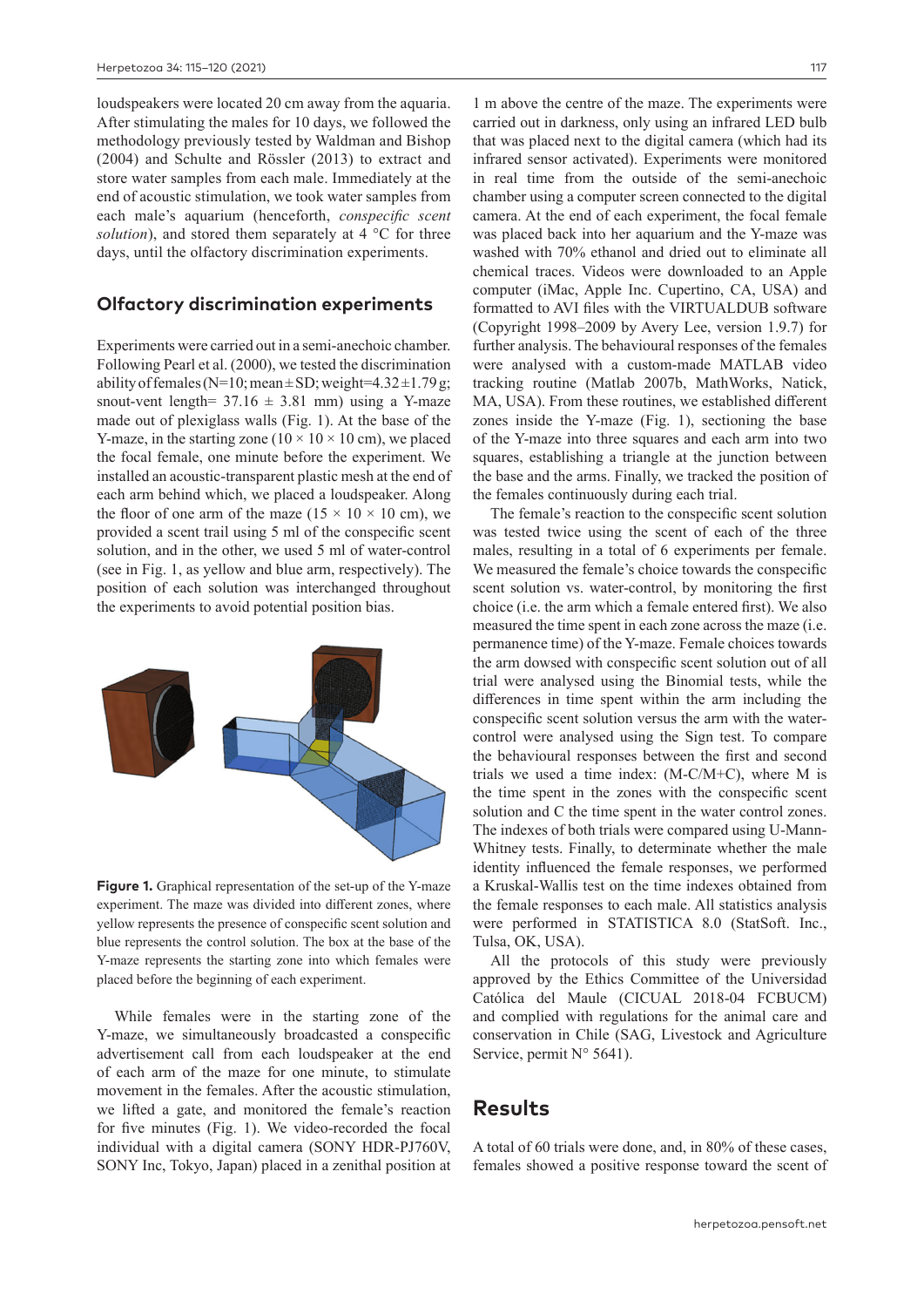

**Figure 2.** Total number of choices (**A**), and permanence time (**B**) shown by females of *Pleurodema thaul* in the Y-maze experiment. The asterisk indicates significant differences ( $p < 0.05$ ).



**Figure 3.** Heat-map showing the permanence time of females of *Pleurodema thaul* in the Y-maze. **A)** represent arm containing male scents and **B)** represent water-control arm. The lateral bar indicates the relation between colour and the permanence time (s). Heat-map is the outcome of overlaying track routine videos.

males by entering the corresponding arm. Despite this observation, females chose the arm with the conspecific male scent and the arm with the control solution indiscriminately (One-tailed Binomial test:  $p = 0.385$ , Fig. 2A), but they spent more time in the male scent solution than in the control solution arm (Sign test:  $Z =$ 2.33;  $p < 0.05$ , Figs 2B, 3). The analysis of permanence

time indexes showed that females were consistent between replicates (U-Mann Whitney test: *Z* = -0.483;  $p = 0.629$ , and the identity of the male did not affect the response of the females (Kruskal-Wallis test: *H* = 2.736,  $p = 0.741$ .

# **Discussion**

Females of *Pleurodema thaul* exhibit a behavioural response towards the scents of conspecific males by remaining in the arm containing the conspecific scent for a longer period compared to the arm containing water, suggesting that females of *P. thaul* are capable of detecting chemical cues originating from conspecific males. This, however, was not reflected in the first-choice behaviour of the females. Females seemed to choose both arms at similar rates.

The lack of initial choice for the arm dowsed with a male's scent may be explained by females depending on water-soluble compounds during mate choice. During the breeding season, male *P. thaul* congregate in pools to call and attract females (Penna and Veloso 1990; Velásquez et al. 2015). Females might need to be in close contact with water so as to show a behavioural response, similar to what was observed in *Litoria splendida* (Wabnitz et al. 2000). The water-soluble sexual pheromone Splendipherin produced by *L*. *splendida* males was effective in eliciting female attraction when the aquarium had a water column depth of 2 cm (Wabnitz et al. 2000). The lack of female choice for the conspecific scents in *P. thaul*, together with the longer period they spent in the arm with the conspecifics scent, suggests that females depend on water-soluble molecules to elicit specific behavioural responses, as it has been previously proposed (Wyatt 2010). Therefore, it is likely that similar experiments that include more water (e.g., Pearl et al. 2000; Asay et al. 2005) may trigger more robust behavioural responses in females of *P. thaul*.

Despite the lack of first choice preference, females remained for longer periods in zones containing the conspecific scent solution, hinting that females reacted to the scents produced by males. This result might indicate that chemical compounds promote intersexual interactions in *P. thaul.* Females may alter their locomotion or activity levels to move in the direction of the scent source in order to find a mate (Norris and Lopez 2011). Similar results were obtained in the dwarf African clawed frog (*Hymenochirus sp*) in which females were attracted to water containing male scent in a two-choice aquatic Y-maze and then remained for longer periods closer to the chemical scent source, suggesting an intersexual recognition mediated by scent (Pearl et al. 2000). Permanence time has been used to determinate the existence of conspecific chemical communication across different anuran species (Lee and Waldman 2002; Graham et al. 2020). Thus, considering the time spent in male scented zones and that conspecific male solution used in this experiment could resemble pool water during a breeding season, our results are in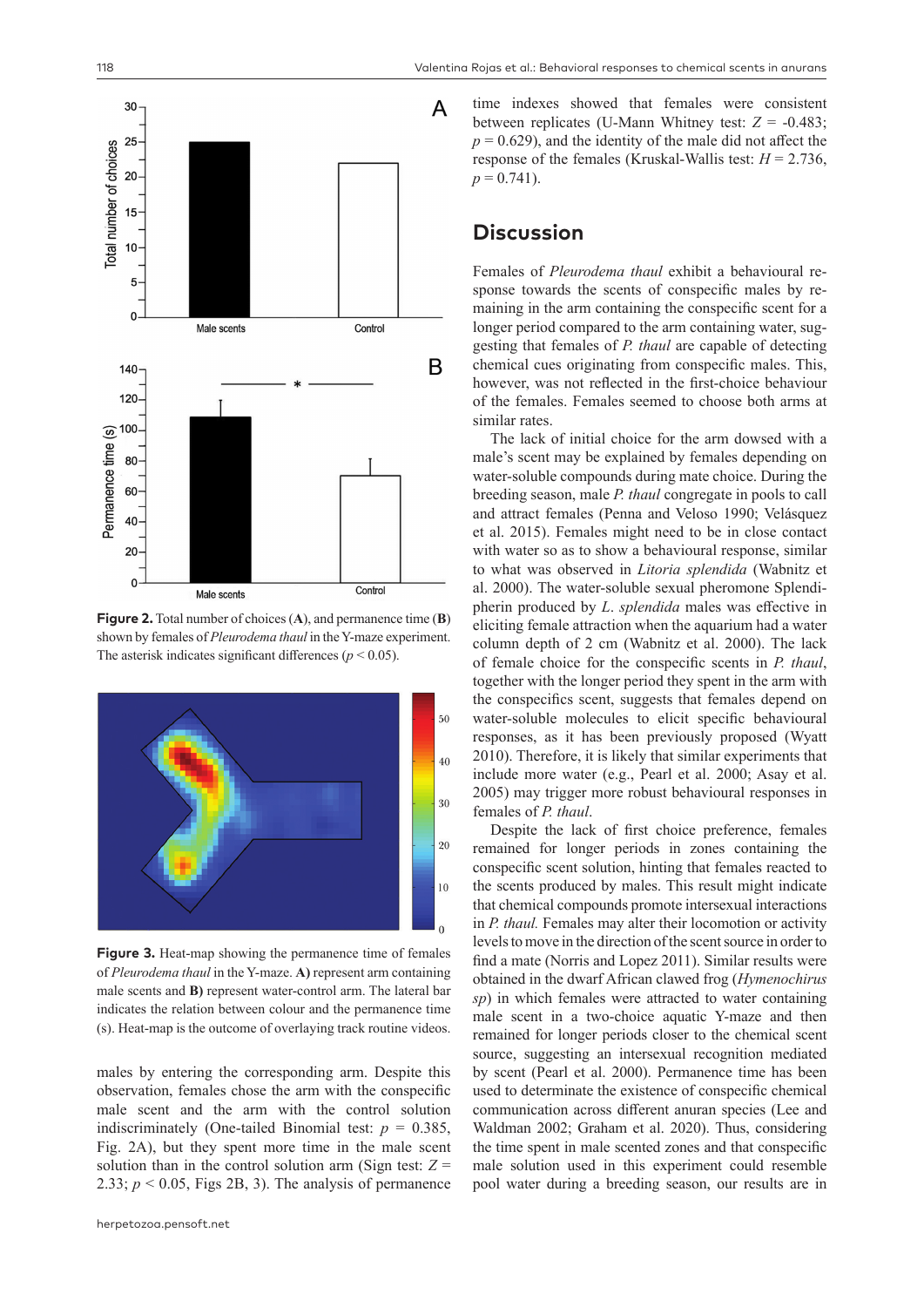concordance with previous studies that demonstrate how chemical communication plays an important role in conspecific interactions. A previous study showed that females of *P. thaul* do not exhibit a preference for males based on their calls (Velásquez et al. 2015). Potentially, females of *P. thaul* need both acoustic and chemical information to approach males, where acoustic signals can be used to find breeding ponds, and chemical signals to pick within a chorus (e.g., Rendall et al. 2009; Buxton et al. 2015). The consistency showed by females toward scents obtained from conspecific males (N=3; mean  $\pm$  SD; weight=4.32  $\pm$  0.67 g; snout-vent length= 31.98  $\pm$  0.53 mm) could subtly suggest that: i) there were no differences between the males' characteristics or ii) in *P. thaul* frog, chemical and acoustic signals promote reproduction without involving sexual selection. Future studies must set up experiments that explore all factors influencing chemical behaviour, such as the breeding season and non-breeding season, largest sample size and intra and/or intersexual interactions. In this way, it would be possible to identify the exact role of the chemical compounds in male-female interactions and female preferences.

### **Conclusions**

Our study demonstrates the capability of female *Pleurodema thaul* to discriminate conspecific male scents from a water control solution, since they remained for longer periods in zones with the conspecific solution compared to the control. Considering this result, we suggest that chemical compounds are involved in the intersexual interactions in this species helping females to find a mate. This study expands our knowledge on chemical communication, which is relevant to understand the factors and mechanism that take part in and modulate reproductive events.

### **Acknowledgments**

We are grateful to Carlos López and Javier Rivas for assisting us with the experiments. This study was supported by FONDECYT 11140752 assigned to N. A. Velásquez, and Iniciativa Cientifica Milenio, Biomedical Neuroscience Institute, ICM P09-015-F assigned to J. L. Valdés. We also thank Alejandra Fabres who helped with comments on the final version of this manuscript.

# **References**

- Asay MJ, Harowicz PG, Su L (2005) Chemically mediated mate recognition in the tailed frog (*Ascaphus truei*). In: Mason RT, LeMaster MP, Müller-Schwarze D (Eds) Chemical Signals in Vertebrates. Springer, Boston, 230–257. [https://doi.org/10.1007/0-](https://doi.org/10.1007/0-387-25160-X_4) [387-25160-X\\_4](https://doi.org/10.1007/0-387-25160-X_4)
- Bradbury JW, Vehrencamp SL (2011) Principles of Animal Communication*.* Massachusetts, Sinauer, 38 pp.
- Brunetti AE, Lyra ML, Melo WG, Andrade LE, Palacios-Rodríguez P, Prado BM, Lopes NP (2019) Symbiotic skin bacteria as a source for sex-specific scents in frogs. Proceedings of the National Academy of Sciences of the United States of America 116: 2124–2129. [https://](https://doi.org/10.1073/pnas.1806834116) [doi.org/10.1073/pnas.1806834116](https://doi.org/10.1073/pnas.1806834116)
- Buxton VL, Ward MP, Sperry JH (2015) Use of chorus sounds for location of breeding habitat in 2 species of anuran amphibians. Behavioral Ecology 26: 1111–1118. <https://doi.org/10.1093/beheco/arv059>
- Byrne PG, Keogh JS (2007) Terrestrial toadlets use chemosignals to recognize conspecifics, locate mates and strategically adjust calling behaviour. Animal Behaviour **7**: 1155–1162. [https://doi.](https://doi.org/10.1016/j.anbehav.2006.10.033) [org/10.1016/j.anbehav.2006.10.033](https://doi.org/10.1016/j.anbehav.2006.10.033)
- Carlson BE, Newman JC, Langkilde T (2015) Food or fear: hunger modifies responses to injured conspecifics in tadpoles. Hydrobiologia 743: 299–308. <https://doi.org/10.1007/s10750-014-2048-5>
- Chivers DP, Ferrari MC (2013) Tadpole antipredator responses change over time: what is the role of learning and generalization? Behavioral Ecology 24: 1114–1121. <https://doi.org/10.1093/beheco/art038>
- Chu J, Wilczynski W (2001) Social influences on androgen levels in the southern leopard frog, *Rana sphenocephala*. General and Comparative Endocrinology 12: 66–73. [https://doi.org/10.1006/](https://doi.org/10.1006/gcen.2000.7563) [gcen.2000.7563](https://doi.org/10.1006/gcen.2000.7563)
- Dusenbery DB (1992) Sensory Ecology. W.H. Freeman and Company, New York, 132 pp.
- Gorman ML, Mills MGL (1984) Scent marking strategies in hyaenas (Mammalia). Journal of Zoology 202: 535–547. [https://doi.](https://doi.org/10.1111/j.1469-7998.1984.tb05050.x) [org/10.1111/j.1469-7998.1984.tb05050.x](https://doi.org/10.1111/j.1469-7998.1984.tb05050.x)
- Graham BM, O'Hearn DJ, MacAllister IE, Sperry JH (2020) Behavioral Responses by Adult Northern Leopard Frogs to Conspecific Chemical Cues. Journal of Herpetology 54: 168–173. [https://doi.](https://doi.org/10.1670/19-029) [org/10.1670/19-029](https://doi.org/10.1670/19-029)
- Guillaume O (2000) Role of chemical communication and behavioural interactions among conspecifics in the choice of shelters by the cavedwelling salamander *Proteus anguinus* (Caudata, Proteidae). Canadian Journal of Zoology 78: 167–173.<https://doi.org/10.1139/z99-198>
- Hepper PG, Waldman B (1992) Embryonic olfactory learning in frogs. The Quarterly Journal of Experimental Psychology Section B 44: 179–197.
- Houck LD, Palmer CA, Watts RA, Arnold, SJ, Feldhoff PW, Feldhoff RC (2007) A new vertebrate courtship pheromone, PMF, affects female receptivity in a terrestrial salamander. Animal Behaviour 73: 315–320.<https://doi.org/10.1016/j.anbehav.2006.07.008>
- Houck LD, Watts RA, Arnold SJ, Bowen KE, Kiemnec KM, Godwin HA, Feldhoff PW, Feldhoff RC (2008) A recombinant courtship pheromone affects sexual receptivity in a plethodontid salamander. Chemical Senses 33: 623–631. <https://doi.org/10.1093/chemse/bjn027>
- Kam Y-C, Yang H-W (2002) Female-offspring communication in a Taiwanese tree frog, *Chirixalus eiffingeri* (Anura: Rhacophoridae). Animal Behaviour 64: 881–886.
- Kelley DB (1982) Female sex behaviors in the South African clawed Frog, *Xenopus laevis*: Gonadotropin-Releasing, Gonadotropic, and steroid hormones. Hormones and Behavior 174: 158–174. [https://](https://doi.org/10.1016/0018-506X(82)90016-2) [doi.org/10.1016/0018-506X\(82\)90016-2](https://doi.org/10.1016/0018-506X(82)90016-2)
- Kikuyama S, Toyoda F, Ohmiya Y, Matsuda K, Tanaka S, Hayashi H (1995) Sodefrin: a female-attracting peptide pheromone in newt cloacal glands. Science 226: 1643–1644. [https://doi.org/10.1126/](https://doi.org/10.1126/science.7886452) [science.7886452](https://doi.org/10.1126/science.7886452)
- King JD, Rollins-Smith LA, Nielsen PF, John A, Conlon JM (2005) Characterization of a peptide from skin secretions of male specimens of the frog, *Leptodactylus fallax* that stimulates aggression